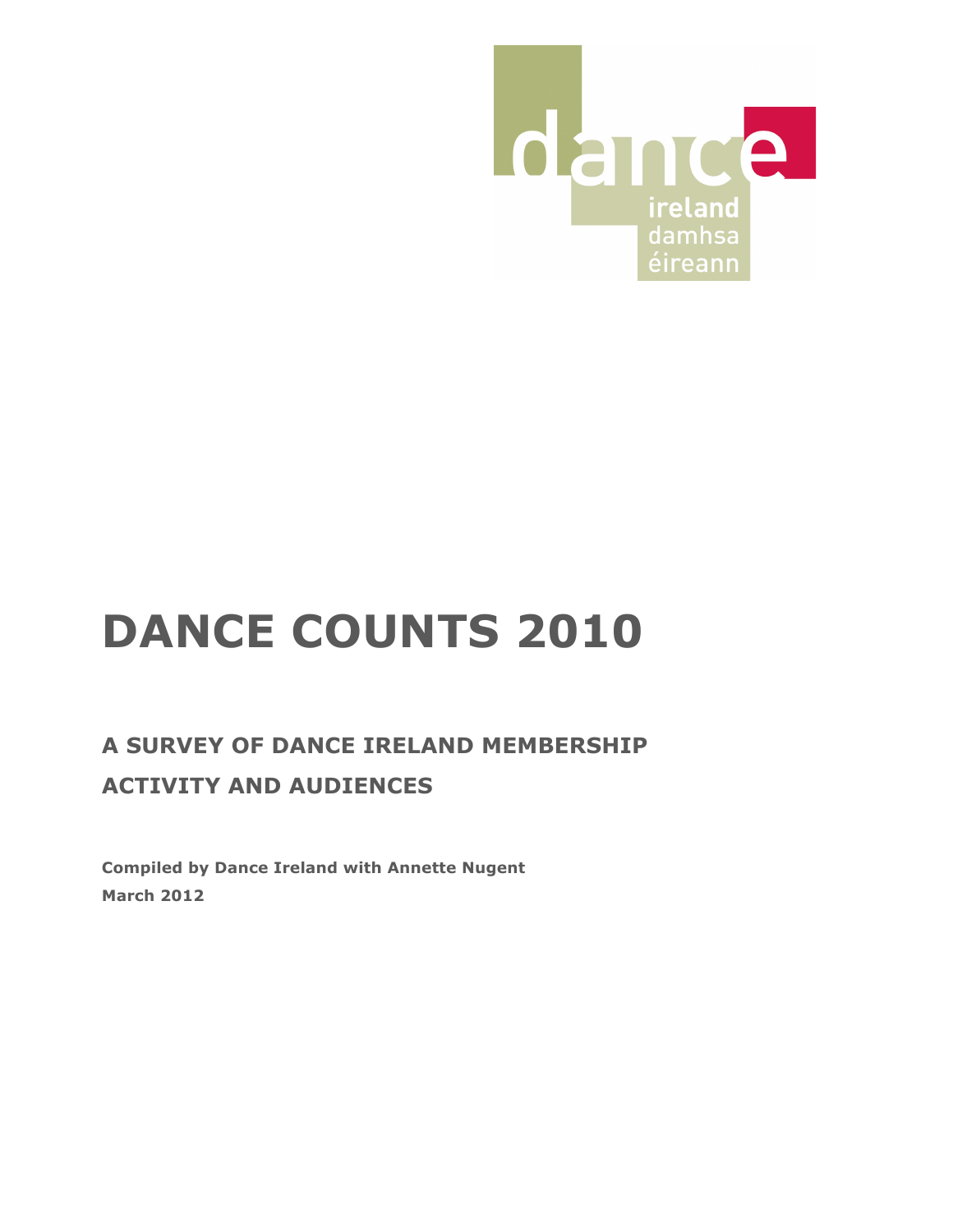# **INTRODUCTION AND HEALTH WARNING**

Firstly, thank you to the 50 Dance Ireland Members that contributed information for the 2009/2010 Dance Counts Survey. The results gleaned can only be as rich as the number and detail of responses, and we very much appreciate their time in this regard.

This document reflects information given for the year 2009/2010. Survey respondents were drawn from the 171 members of professional categories (categories whose professional priority is dance) in Dance Ireland for 2009/2010. It was not sent to the Dance Friend or Dance Student Members, but was distributed between the 32 members of the Associate category, the 102 members of the Performer/Choreographer Category and the 37 members of the Organisation category.

30% of the surveys were completed and compiled, the best-represented membership category being Organisations, with 46% of that category completing the survey. Although this completion rate is not as high as 2008, all 2010 respondents had also completed the 2008 survey, allowing for comparisons on how activity has changed since 2008.

We received 30 responses from the Performer/Choreographer Category, which is a substantial increase on the 15 surveys returned in 2008. However, due to an increase in the number of members in this category, these completed surveys still represent only 29% of this category, again not enough to fairly represent the activities of this category. Just two Associate members completed and returned the survey this year.



*FIGURE 1 – survey completion*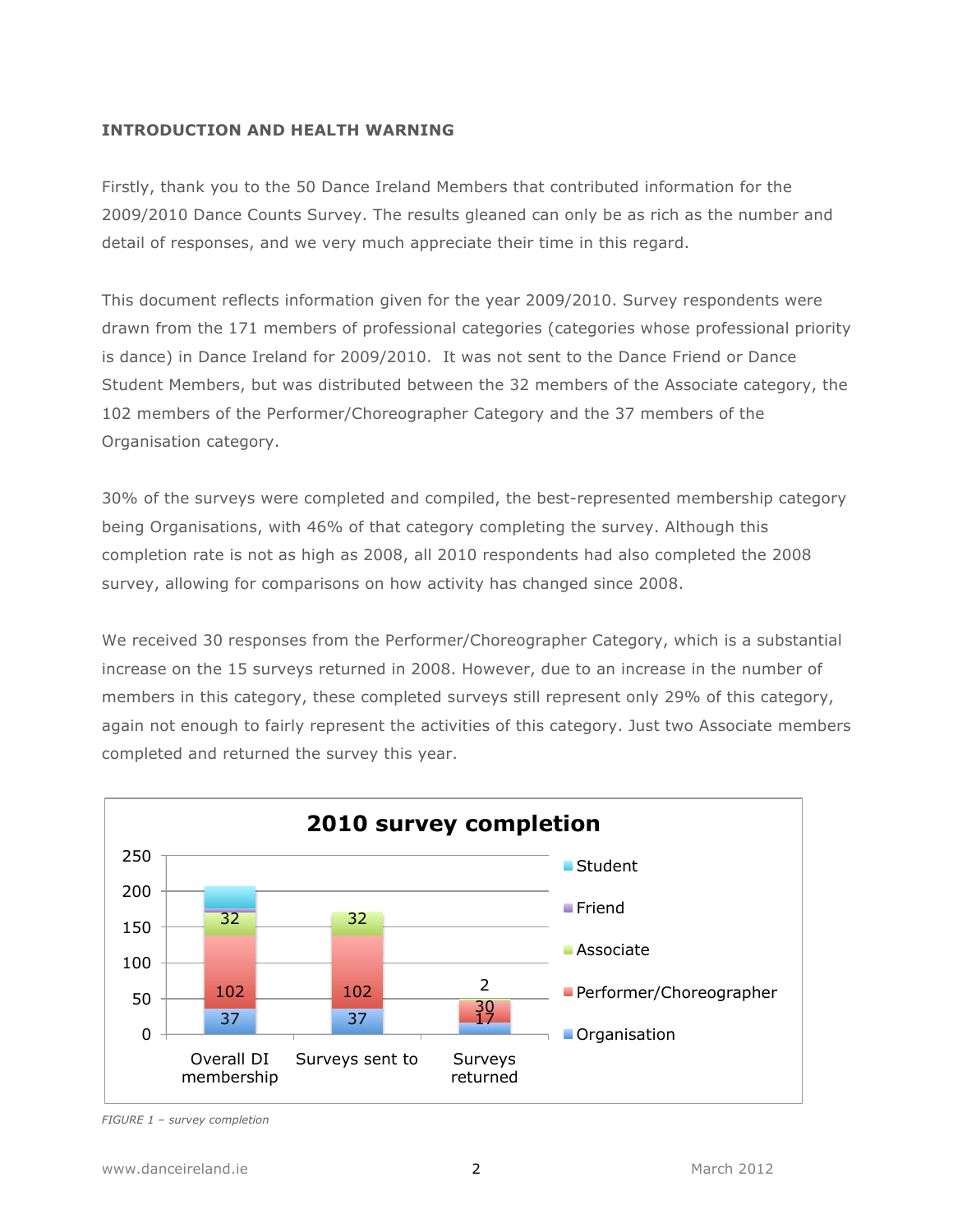It is regrettable that, once again, we are unable to include the information provided by the Performer/Choreographer and Associate members, particularly when so many more Performer/Choreographer members in particular made the effort to complete the survey in 2010. Performer/Choreographer members who did respond accounted for 13% of reported dance audiences and 14% of reported dance participation, not insignificant numbers.



*FIGURE 2 – respondents' dance audiences*



*FIGURE 3 – respondents' dance participation*



*FIGURE 4 – respondents' dance spend*

However, it remains the case that Dance Ireland's Organisation members are responsible for the bulk of the Organisation's audiences, participation and spend: 87% of audiences, 83% of participation activity and 95% of all respondents' €5.3m spend on dance activity.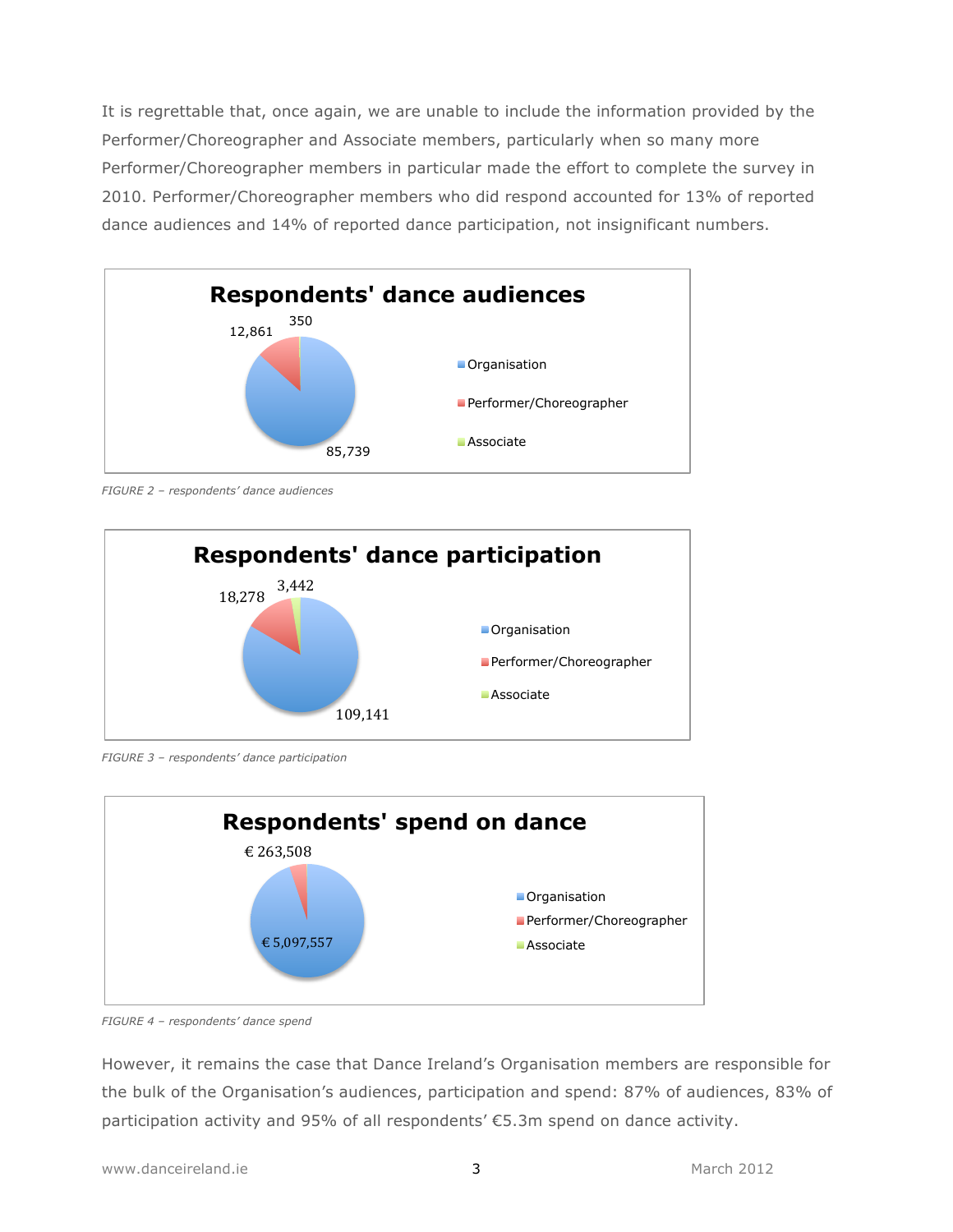With this in mind, all key findings reported here focus on the survey answers provided by the Organisation category members, and particularly those who completed this survey for both 2010 and 2008.

| Membership<br>type<br><b>ORGS</b><br><b>PERF/CHOR</b><br><b>ASSOC</b> | Dance spend of<br>respondents<br>€ 5,097,557<br>€ 263,508<br>€ 10,845 | % of overall<br>respondents<br>spend<br>94.9%<br>4.9%<br>$0.2\%$ | Audiences<br>of resps<br>85,739<br>12,861<br>350 | % of overall<br>resps'<br>audiences<br>87%<br>13%<br>$0\%$ | Participation<br>of resps<br>109,141<br>18,278<br>3,442 | % of overall<br>resps'<br>participation<br>83%<br>14%<br>3% |
|-----------------------------------------------------------------------|-----------------------------------------------------------------------|------------------------------------------------------------------|--------------------------------------------------|------------------------------------------------------------|---------------------------------------------------------|-------------------------------------------------------------|
| $-70110 - 7$                                                          | € 5,371,910                                                           | 100%                                                             | 98,950                                           | 100%                                                       | 130,861                                                 | 100%                                                        |

*FIGURE 5 – respondents' spend, audiences and participattion totals*

The following findings give a snapshot and approximation of Dance Ireland Organisation members' activity in 2010 and comparative activity by those organisations in 2008. However, it should still not be regarded as scientific, and figures contained within should be treated with caution.

Dance Ireland recognises that the Dance Counts survey format is inherently more suitable to organisations than individuals working in the sector and notes the survey's limitations in assessing the impact and experiences of individual members. Dance Ireland plans to investigate alternative ways of gathering insights on the working lives of Performer, Choreographer and Associate members in 2012/13.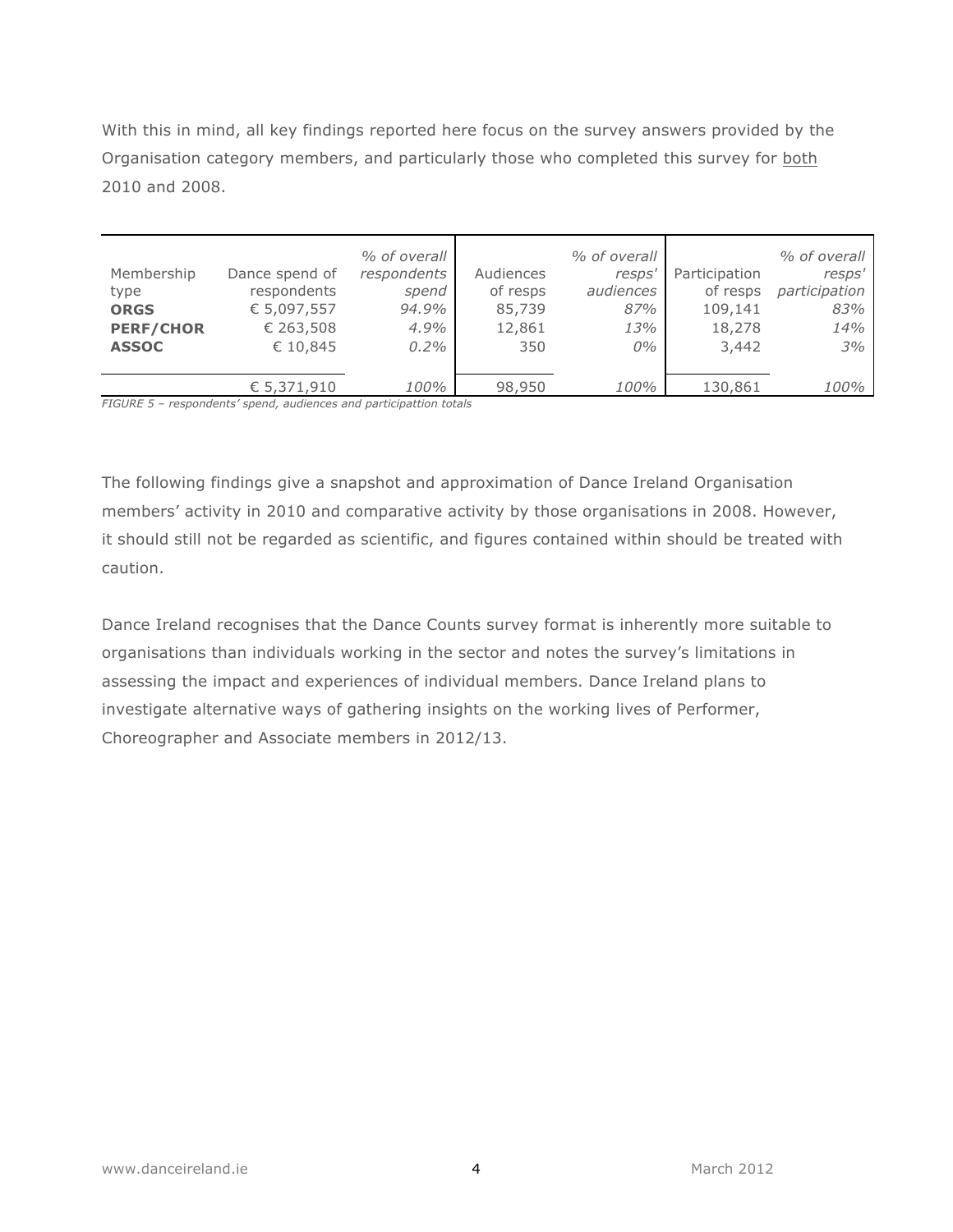# **KEY FINDINGS**

#### **Employment in dance organisations**

680 people worked for the respondent member organisations in 2010, according to the surveys completed and returned to us. As this is derived from approximately half of Dance Ireland's Organisational membership, we would estimate the true figure to be higher than this.

While 680 does not seem to be a significant "workforce", it is interesting to note is that the respondent organisations hired MORE people in 2010 than 2008: up from 628 people. It is also worth noting that the increases in hires were across performing and non-performing areas.



*FIGURE 6 – employment by respondent dance organisations*

There were 389 people – 57% - employed to dance, which is a positive figure and an increase from 332 (53%) in the 2008 Dance Counts survey. 150 people (22%) were employed on a casual project-based basis, which included technical and artistic hires (such as musicians, for example). This is a drop from 211 (34%) in 2008.\*

Just 9% of those working for/with dance organisations are full-time, and 12% are part-time. Full-time positions tended to be administrative, such as General Manager, or managerial/artistic roles such as Artistic Director.

The positive insight to glean from this data is that there are opportunities for dancers to work as dancers. The negative is that the work is not continuous/regular: if we assume all dancer employments noted here are project-specific, then 79% of work in the sector is "casual".

*\* NOTE: The decrease in this figure could be partly explained by more casual dance hires being included in the dancer rather than casual category in this year's survey compared to 2008.*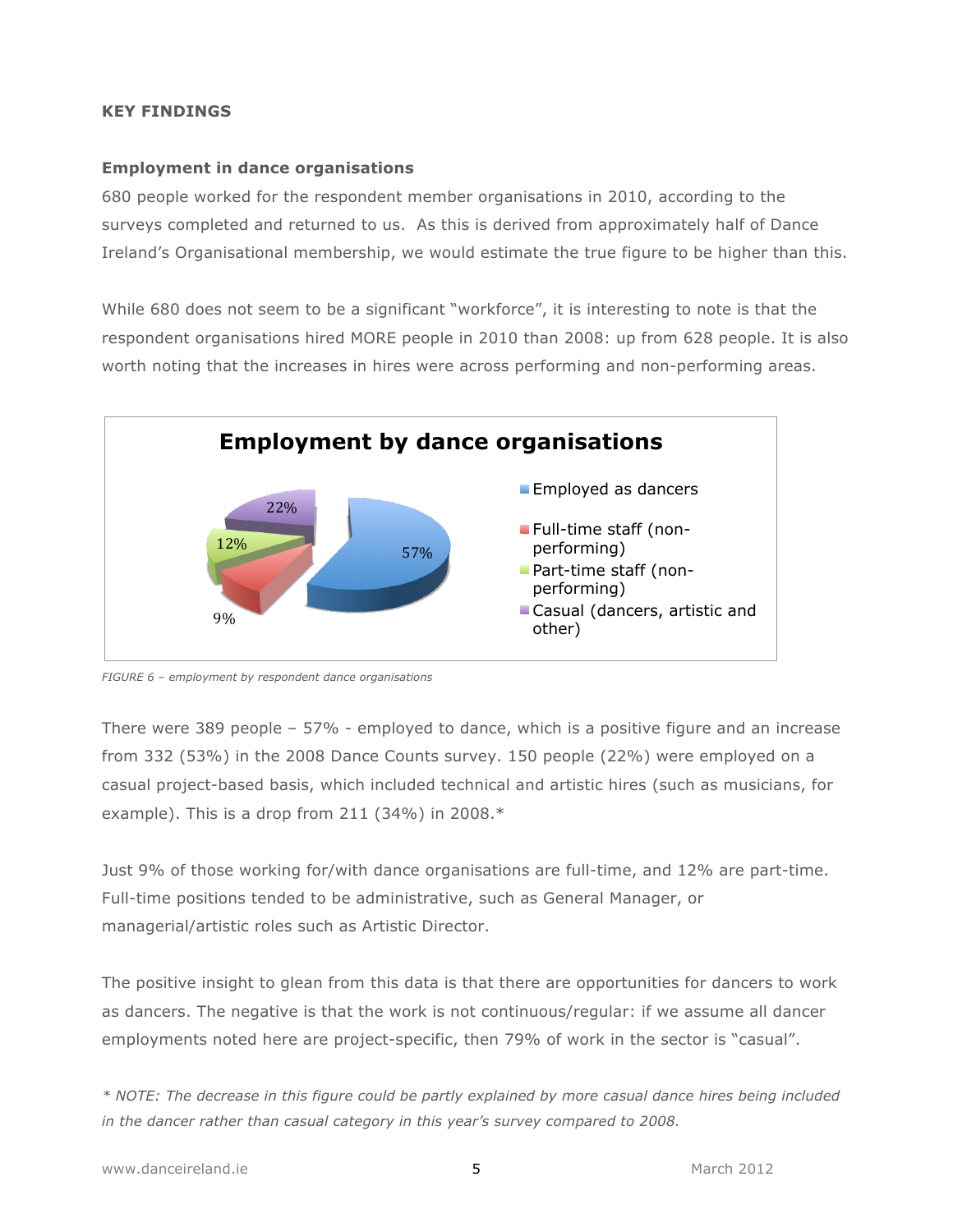#### **Dance audiences**

Respondent organisations attracted total audiences of **194,880** to their 2010 activities. 85,739 came to 468 performances and talks, 88,083 attended non-professional dance classes and 21,058 were reached through outreach programmes.

Overall, respondents have grown their audiences by 24% on 2008 figures. If you break this down, performance/talk attendance has increased by 10% since 2008. Class attendance has grown by a phenomenal 65%. There has been a decrease in outreach participation of 17%.



*FIGURE 6 – total respondent dance audiences*

Regarding performance/talk attendance, this 10% increase is very positive. An almost identical number of performances were staged by respondents (468 in 2010 compared to 475 in 2008), but the number of talks staged trebled (from 39 to 112). As average event attendance remains at approx 150 people per event, we can conclude that the additional talk events made a contribution to the overall audience increase. There may also have been other factors that were not queried in the survey – for example ticket price reduction, the presentation of free events, etc – that may have contributed to the audience growth.

*Note: Two respondent organisations also counted additional audiences of 75,000 (TV dance film screening) and 22,000 (performance as part of a major outdoor event). These 99,000 "accidental" dance audiences were omitted to prevent skewing the data, but it is worth noting that such mass transmission of dance can only benefit the artform and the sector.*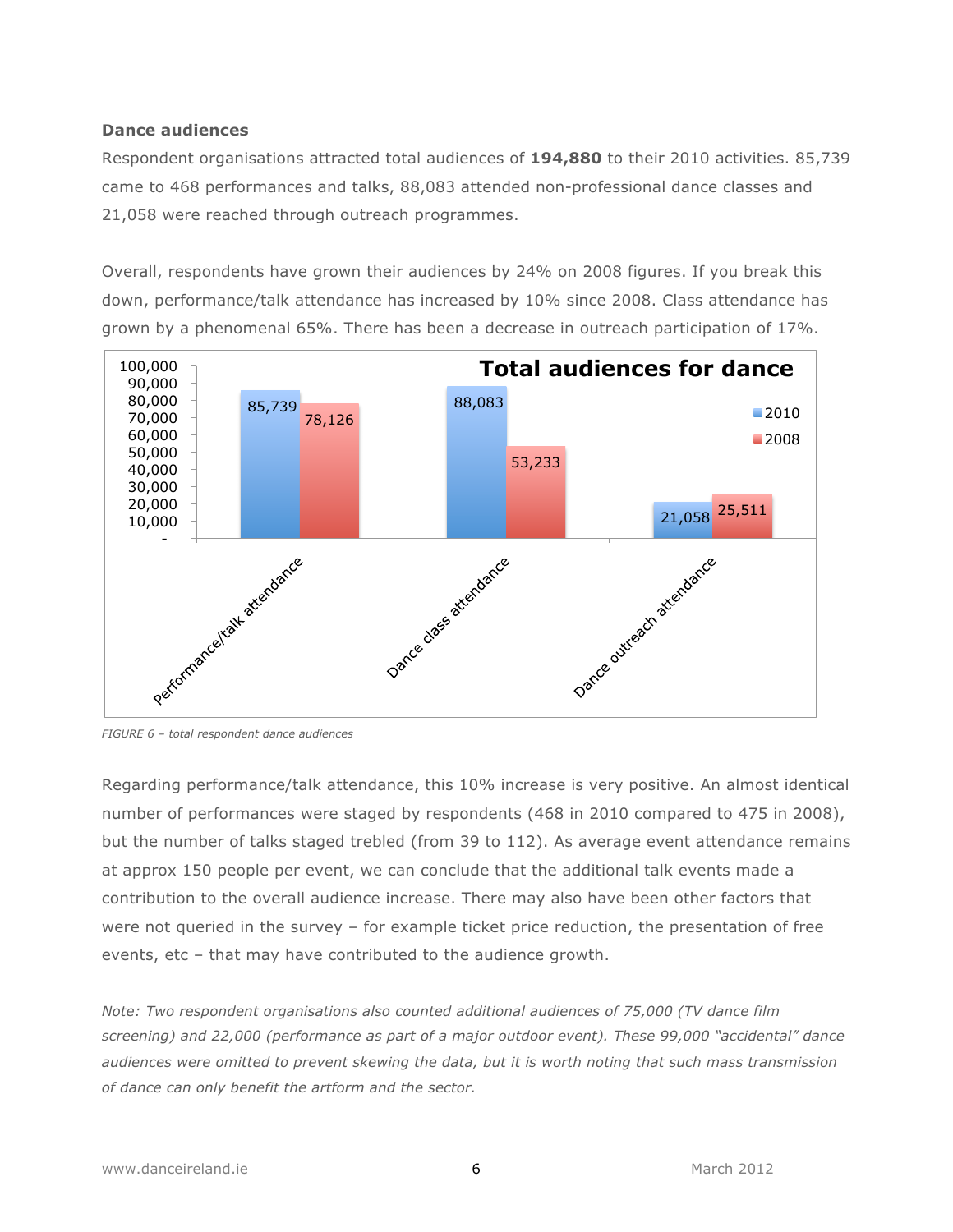Dance class attendance is the most significant figure here. Not only did class attendance jump from 53,233 in 2008 to over 88,000 in 2010, it is a larger number than performance/talk attendees. Dance class provision has become a bigger driver of audiences than performances.

This begs the question: which came first? Did extra class provision follow demand, or create it? Have more organisations - perhaps dealing with reduced funding - made conscious decisions to provide dance classes? Or did the demand for more classes come from a participation-hungry public?

It also raises multiple questions on how best to communicate with audiences if the primary way they interact with dance is through class participation rather than performance attendance. We do not know from this survey if class attendees and performance attendees are the same people. If not, an audience development challenge facing these organisations – and indeed the general dance sector – is how to convert dance class participants into performance attendees.

Finally, the 17% reduction in dance outreach activity is disappointing but possibly explained by the reduction in funding and therefore spend by these organisations (see over).

|                             | $\frac{0}{0}$ | 2010    | 2008    | Diff   | % increase |
|-----------------------------|---------------|---------|---------|--------|------------|
| Performance/talk attendance | 44%           | 85,739  | 78,126  | 7,613  | 10%        |
| Dance class attendance      | 45%           | 88,083  | 53,233  | 34,850 | 65%        |
| Dance outreach attendance   | 11%           | 21,058  | 25,511  | -4,453 | $-17%$     |
|                             |               | 194,880 | 156,870 | 38,010 | 24%        |

#### **Key audience figures of respondent organisations**

*FIGURE 7 – key audience figures for respondent organisations*

The range of audience reach continues to be very broad: the busiest organisation for audiences attracted more than 15,000 people to performances in 2010. One venue-based organisation attracted dance class attendance of 27,000 and another organisation engaged with more than 6,000 people through outreach and education.

On average, respondent dance organisations attracted audiences of 3,298 to performances/talks. 4,404 to dance classes and 1,239 through their outreach activities – engaging with almost 9,000 people each in 2010.\*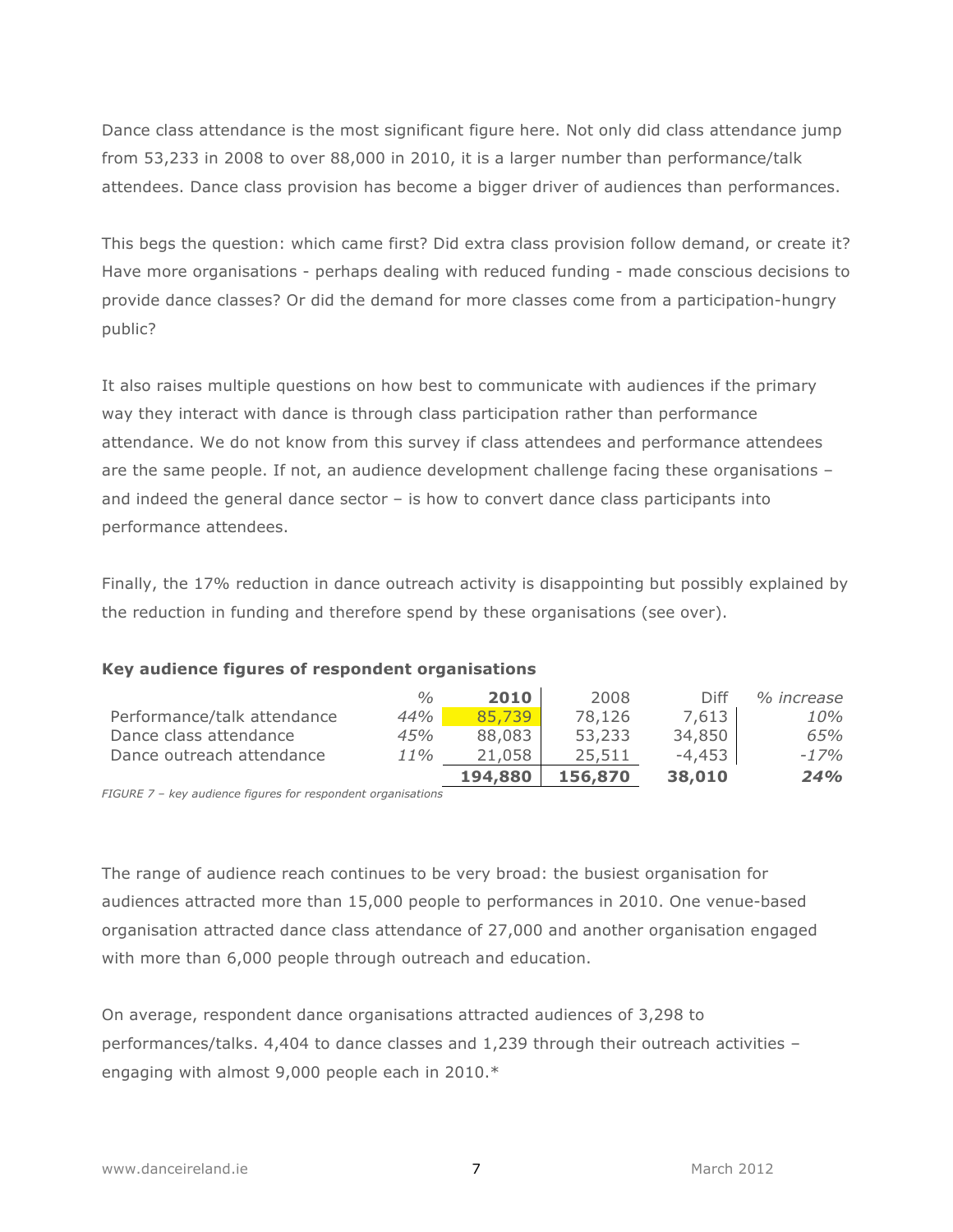

*FIGURE 8 – Average audiences among respondent organisations*

While dance audience figures once again look quite substantial, it was worrying to again note that many respondents seemed to estimate audiences for this survey instead of having accurate audience data on file. As noted in the 2008 report, the necessity to having accurate audience information is likely to become more important as state funding becomes scarcer and attracting paying audiences becomes a greater priority.

*\*Note: In addition to the respondent organisations, the 30 Performer/Choreographers who completed this year's survey attracted performance audiences of 12,861 and dance class attendance of 18,278. On average, this means that individual dance artist members engaged with approx 1,000 people each in 2010. In addition, one Performer/Choreographer reported audiences of 100,000 for a TV broadcast of a dance film.*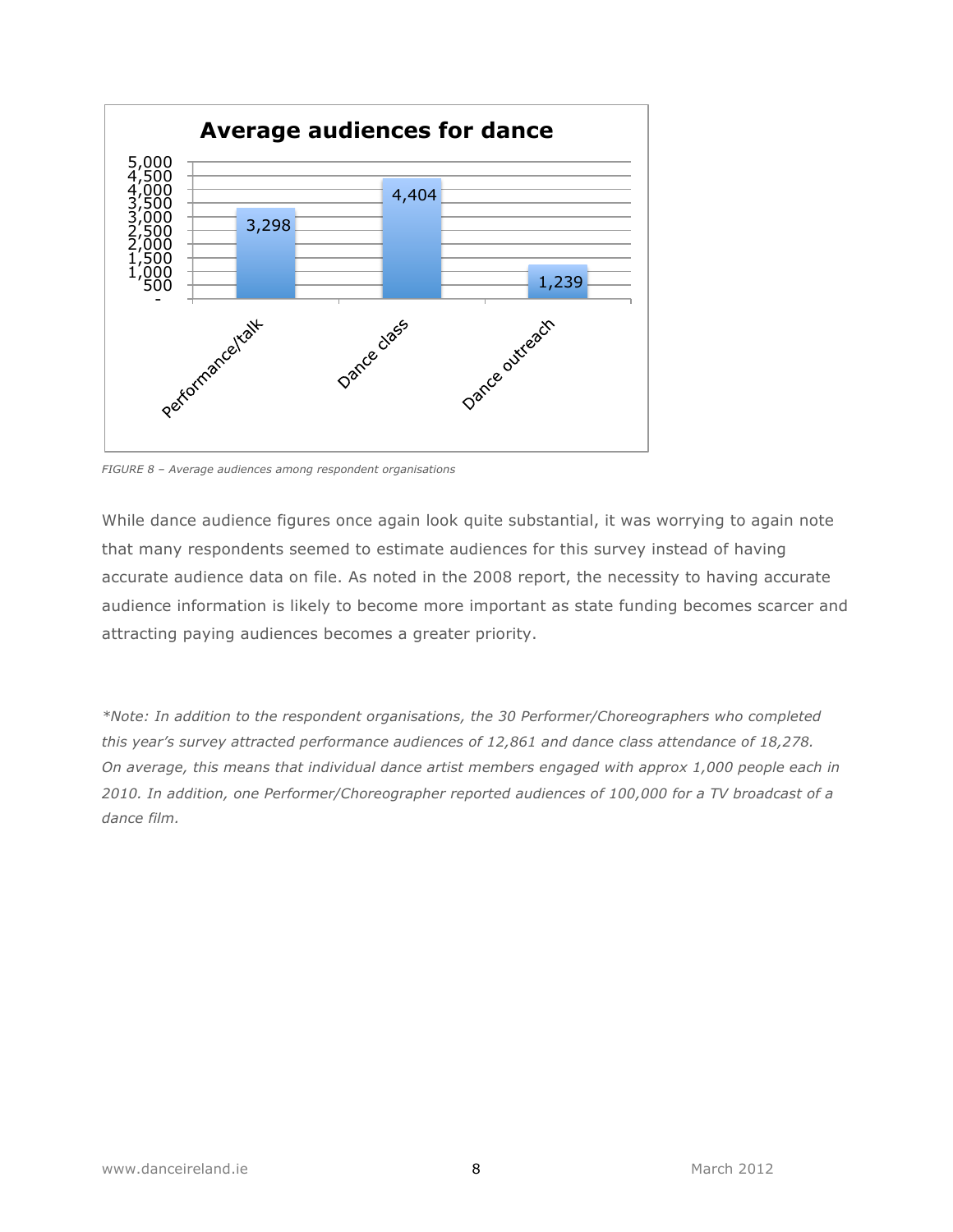# **Dance funding and spend**

The overall spend on dance in 2009/2010 by the Organisation respondents was  $\epsilon$ 5,097,557. This is a reduction of over  $\epsilon$ 2M from the 2008 spend of  $\epsilon$ 7.136M by those same organisations in 2008, a reduction of 29%.\*

A key source of funding for respondent organisations is the Arts Council. Arts Council funding for dance was €4m in 2008 and €3.2M in 2010: a 20% reduction over those two years. Reliance on Arts Council funding among respondents has, on average, decreased in that same time period: from 58% in 2008 to 51% in 2010.

Therefore, respondent dance organisations are now "multiplying" Arts Council funding into a spend twice the size of the amount received, effectively doubling the impact of the Arts Council investment in their activities.

However, reliance on public funding generally remains high at 69%. Respondent organisations appear to have replaced the "gap" left by reductions in Arts Council funding between 2008 and 2010 not with increases in earned income (which has remained stable at 27% of respondents' spend), but with other public funding sources. \*\*



*FIGURE 9 – Respondent organisations' sources of funding*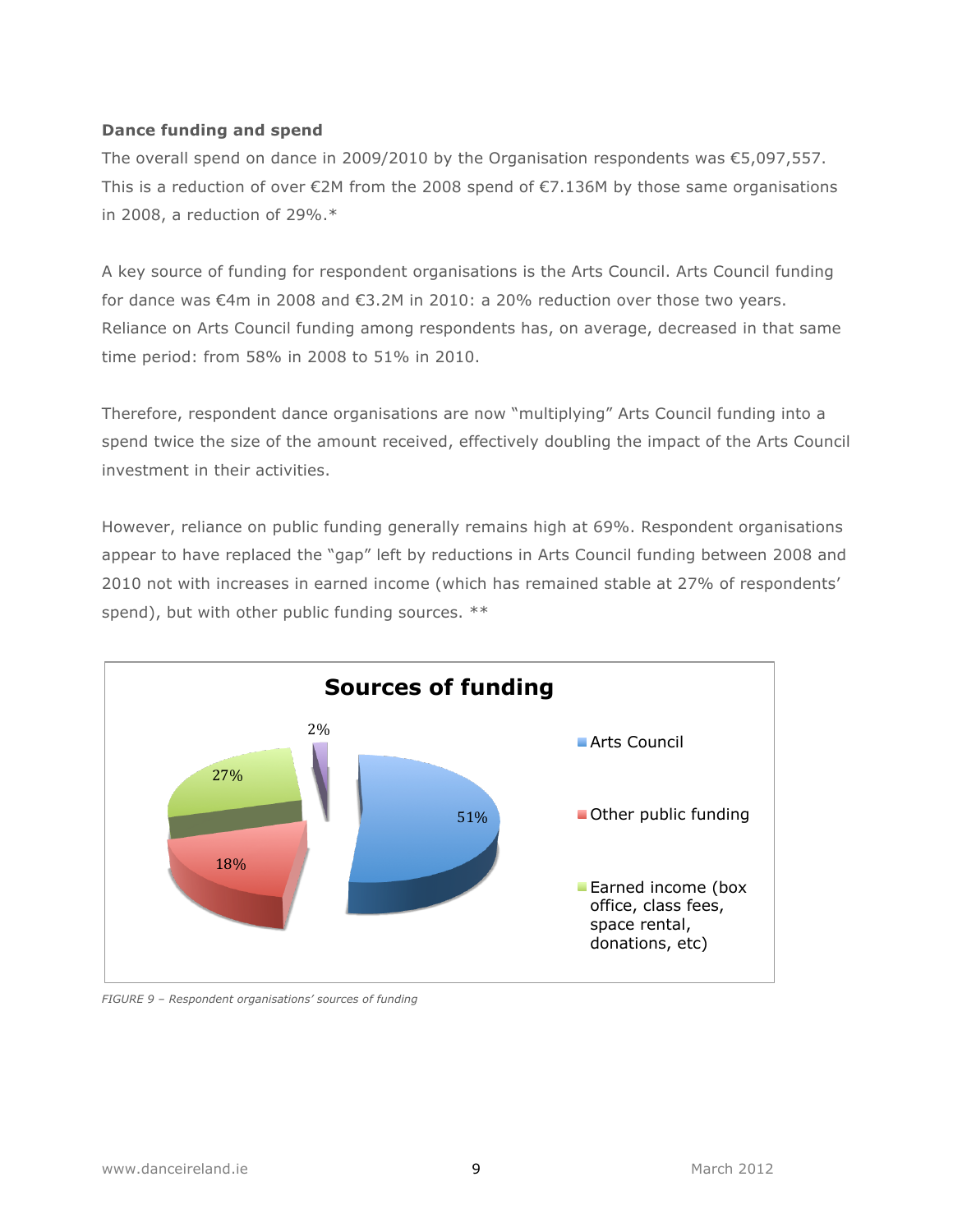Average spend per audience member has plummeted from  $\epsilon$ 45 per person to  $\epsilon$ 26. This is mainly due to the 29% decrease in spend by respondent organisations, which we believe to be primarily due to reductions in Arts Council and other public funding availability. The fact that respondents increased overall audience numbers by 24% in the same time period also contributes to the reduction in spend per audience member.

The survey did not ask about if respondents felt their audience interactions had diminished in quality so we are not certain of the impact on dance audience experiences of this decreased spend-per-audience.

*\* Note: The larger percentage reduction in dance spend compared to overall Arts Council funding reduction may be due to a concurrent decrease in funding and income from other sources. \*\* Note: Reliance on Arts Council funding varied hugely among respondents: from one organisation 93% reliant on the Arts Council to another whose Arts Council funding was just 17% of their total operating cost. The vast majority of respondents were between 30% and 70% reliant.*